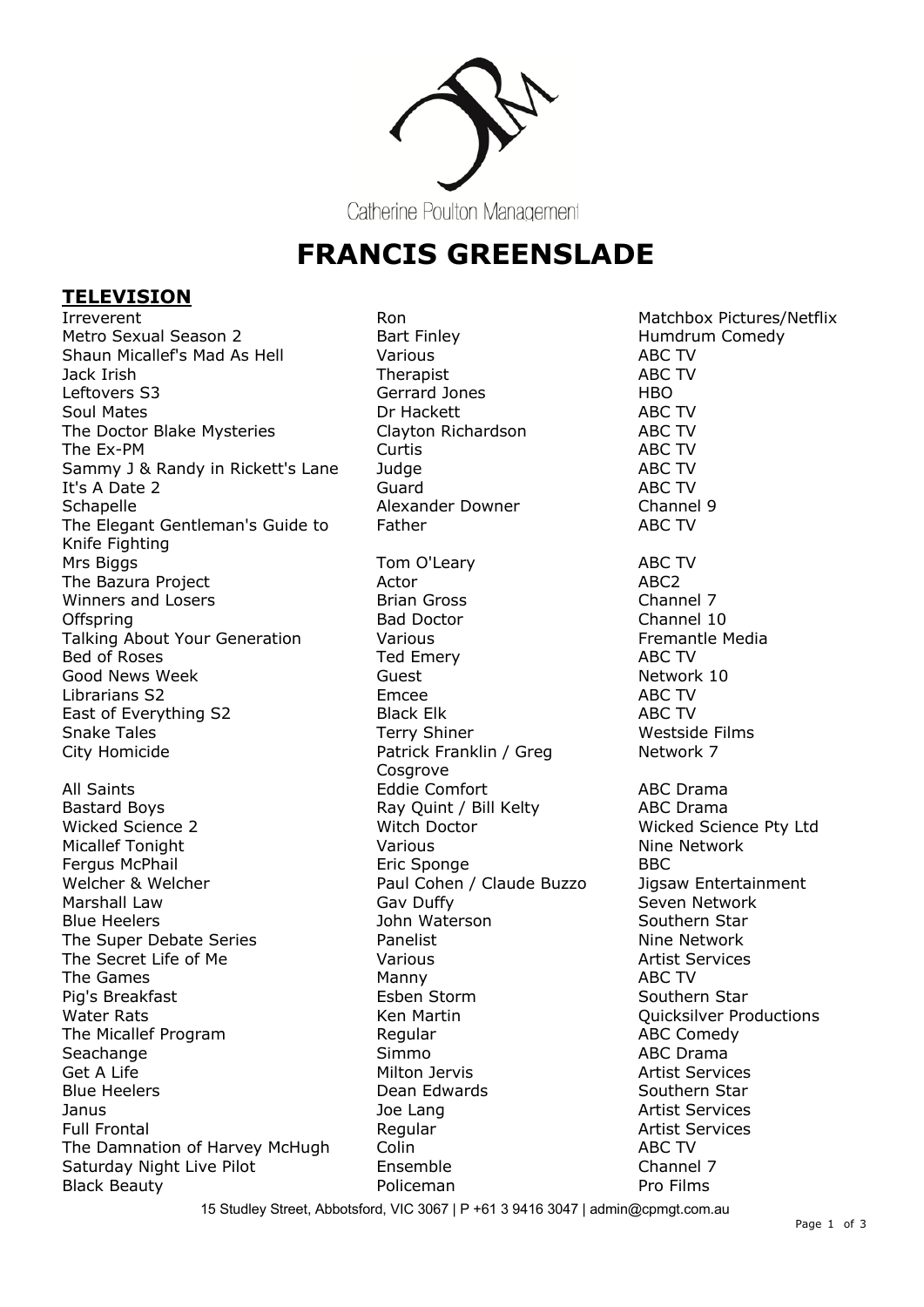Charades Ensemble Assasin Films Pals **Pals** Boat Ownder Pals Inc

### **THEATRE**

When The Rain Stops Falling Gabriel York/Henry Law Dir. Briony Dunn / Theatre

Mouse Communication of Communication Communication and Various Communication Dir. Stefo Nantsou Man the Balloon **Father Pagan / Yuri** Dir. Simon Philips / MTC Navigating **Brent** Brent **Direct Brent** Dir. Marion Potts / STC

Desert Blake Dir. Tim Maddock The Emperor's New Clothes The Emperor The Emperor Dir. David Carlin Blabbermouth Mr Cosgrove / Mr Fowler /

The Giraffe, the Pelly and Me Clive Clive Clive Dir. Sue McClements Accidental Death of an Anarchist Constable Constable Dir. Robyn Archer Cosi Justin Dir. Simon Philips School for Scandal Sir Benjamin Books and Dir. Simon Philips<br>
Sea Captain Sea Captain Biston, Hockings 8 Twelfth Night<br>
Funerals and Circuses<br>
Funerals and Circuses<br>
Sea Captain / Swiss Tourist<br>
Service Sourist<br>
Service Service Service Service Magnie Theatre Co Funerals and Circuses Theorem Kevin / Swiss Tourist Magpie Theatre Co Chutney **Ensemble** Ensemble Magpie Theatre Co Radio Daze **Ensemble** Ensemble Magpie Theatre Co Prince of Knumbskulls **Ensemble** Ensemble Magpie Theatre Co Snap **Ensemble** Ensemble Magpie Theatre Co The Ages of a Man Nature Marat Pack Evensong for Antarctica Ensemble Patch Theatre Co. Wind in the Willows **Callet Contract Contract Contract Contract Contract Contract Contract Contract Contract Contract Contract Contract Contract Contract Contract Contract Contract Contract Contract Contract Contract Contr** Marat / Sade **Patient Patient Communist Patient** Patient Patient Patient Patient Patient Patient Patient Patient Comedy of Errors **Policeman** Policeman **Dir.** Simon Philips Bishop Takes Knight **Marat Pack** Death Marat Pack The Tempest The Tempest Controller Stephano Charles Controller Dir. John Gaden / STCSA Alice in Wonderland **Ensemble** Ensemble **Dir. Angela Chaplin** 

Shakespeare in Love Tilney / De Lesseps Dir. Simon Philips / MTC 33 Variations **Anton Diabelli** Neil Gooding Productions The Boy From Oz Dick Woolnough / Dee Madigan Production Company The Odd Couple **Contact Contact Contact Contact Contact Contact Contact Contact Contact Contact Contact Contact Contact Contact Contact Contact Contact Contact Contact Contact Contact Contact Contact Contact Contact Contac** You Got Older **Direct Cousins / Red Stitch** Dad **Direct Cousins / Red Stitch** Tune In Tomorrow **The Community Community** Various Communication Communication Dir. Don Mackay

Darren

The River Kings **Pastor** Pastor Prospect Productions **Prospect Productions** Ultraman **South Australian Communist Control** Drunk Communist Communist Communist Communist Communist Communist Communist Communist Communist Communist Communist Communist Communist Communist Communist Communist Communist

Works Much Ado About Nothing Theonato Leonato Dir. Matthew Cox / Artefact Theatre Optimism Cacambo Dir. Michael Kantor / Mathouse & STC Tartuffe Cleante Cleante Cleante Dir. Matthew Lutton / Malthouse Mad Woman of Chaillot **Dr Jadin / Shoe Pedler** Dir. Simon Philips / MTC The Odyssey **Antiphus** Antiphus **Communist Controller Michael Kantor / Black Communist Controller** Antiphus **Communist Communist Communist Communist Communist Communist Communist Communist Communist Communist Communist C** Swan Theatre Things We Do For Love **Gilbert** Gilbert **Constant Constant Constant Constant Constant Constant Constant Constant Constant Constant Constant Constant Constant Constant Constant Constant Constant Constant Constant Constant C** Urinetown Officer Barrell Dir. Simon Philips / MTC Flapgherkin **Example 20** Dir. Michael Kantor / Playbox Theatre My Annabel Lee **Arthur Kilty** Dir. Aiden Fenneddey / Playbox Waking Eve **Ben** Ben Dir. Cathy Downes / Playbox Competitive Tenderness Trev / Kimble Dir. Aubrey Mellor / Playbox Macbeth Duncan / Ross / Porter Dir. Greg Saunders / MTC Education Program The Club Ted Ted Dir. Rosalba Clemente / STCSA Dir. David Carlin / MTC

**FILM**